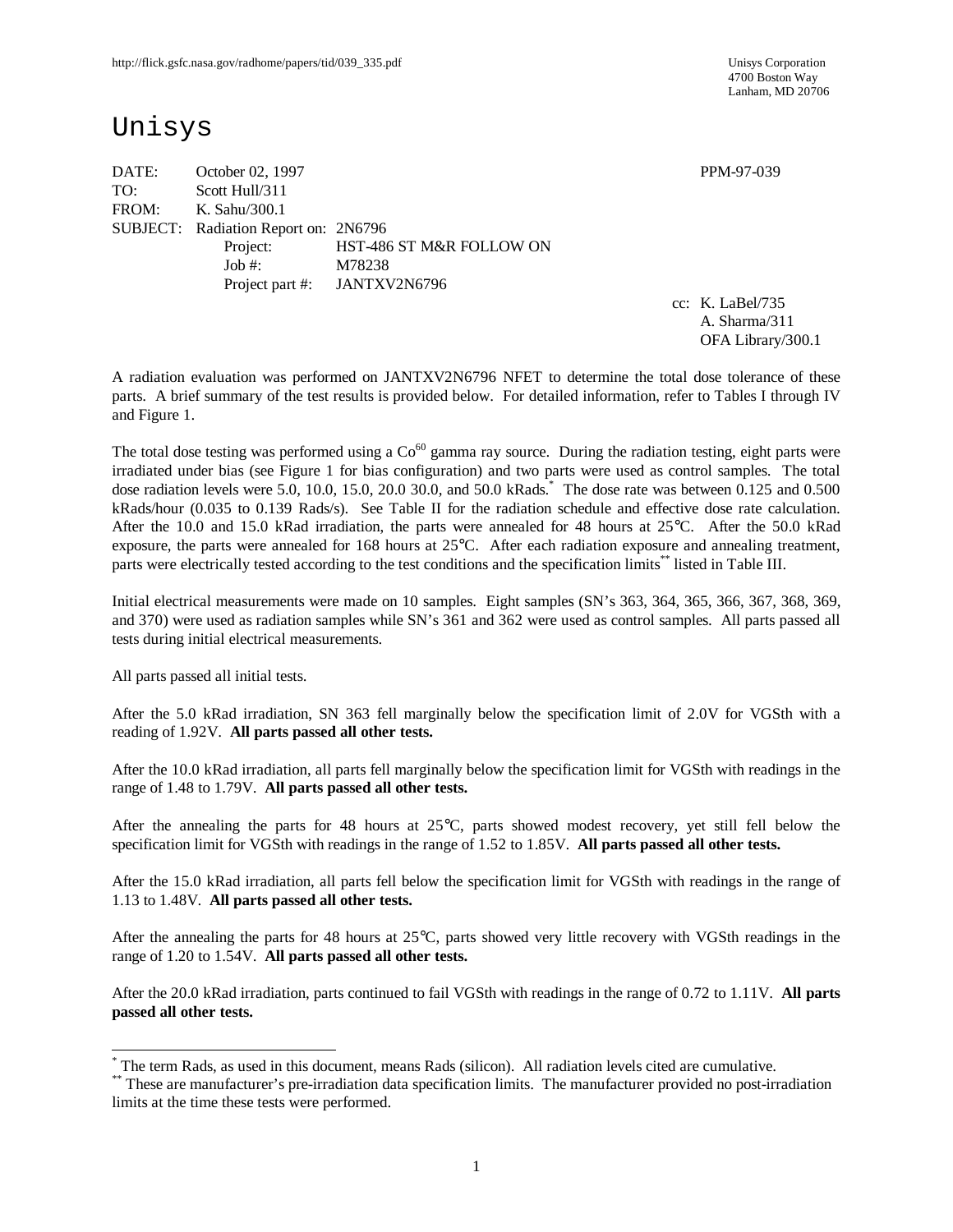After the 30.0 kRad irradiation, parts continued to fail VGSth with readings in the range of 0.00 to 0.34V. All parts also exceeded the specification limit of 25μA for IDSS with readings in the range of 75 to 326μA. **All parts passed all other tests.**

After the 50.0 kRad irradiation, all parts failed the VBDSS test. All parts failed VGSth with readings of 0V. All parts exceeded the specification limit for IDSS with readings in the range of 12,700 to 25,300μA. **All parts passed all other tests.**

After annealing the parts for 168 hours at 25°C, parts showed no recovery in VBDSS or VGSth. All parts showed a very modest recovery in IDSS.

Table IV provides a summary of the test results with the mean and standard deviation values for each parameter after each irradiation exposure and annealing step.

Any further details about this evaluation can be obtained upon request. If you have any questions, please call me at (301) 731-8954.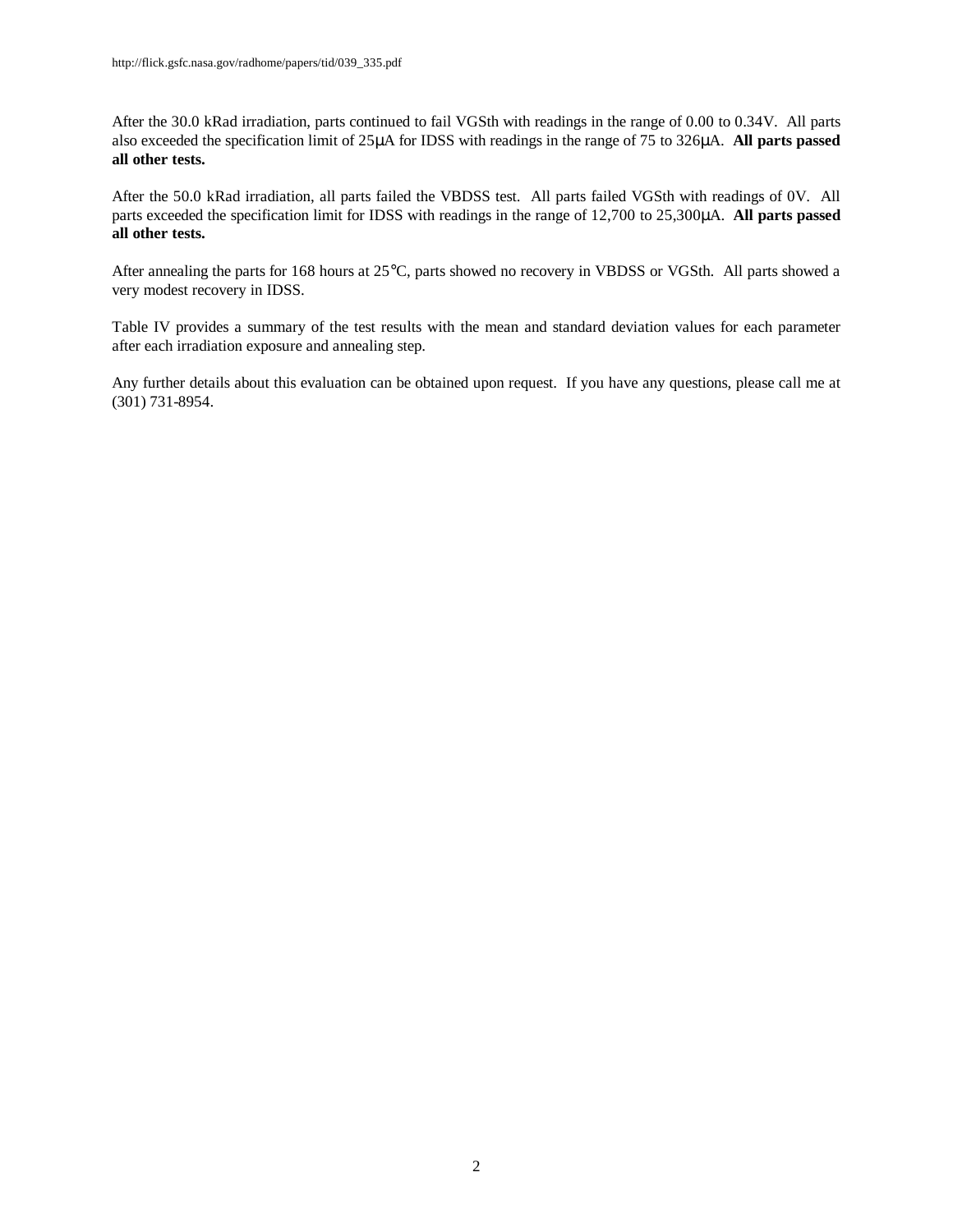#### \_\_\_\_\_\_\_\_\_\_\_\_\_\_\_\_\_\_\_\_\_\_\_\_\_\_\_\_\_\_\_\_\_\_\_\_\_\_\_\_\_\_\_\_\_\_\_\_\_\_\_\_\_\_\_\_\_\_\_\_\_\_\_\_\_\_\_\_\_\_\_\_\_\_\_\_\_\_\_\_\_\_\_\_\_\_\_\_\_\_\_\_ ADVISORY ON THE USE OF THIS DOCUMENT

The information contained in this document has been developed solely for the purpose of providing general guidance to employees of the Goddard Space Flight Center (GSFC). This document may be distributed outside GSFC only as a courtesy to other government agencies and contractors. Any distribution of this document, or application or use of the information contained herein, is expressly conditional upon, and is subject to, the following understandings and limitations:

(a) The information was developed for general guidance only and is subject to change at any time;

(b) The information was developed under unique GSFC laboratory conditions which may differ substantially from outside conditions;

(c) GSFC does not warrant the accuracy of the information when applied or used under other than unique GSFC laboratory conditions;

(d) The information should not be construed as a representation of product performance by either GSFC or the manufacturer;

(e) Neither the United States government nor any person acting on behalf of the United States government assumes any liability resulting from the application or use of the information.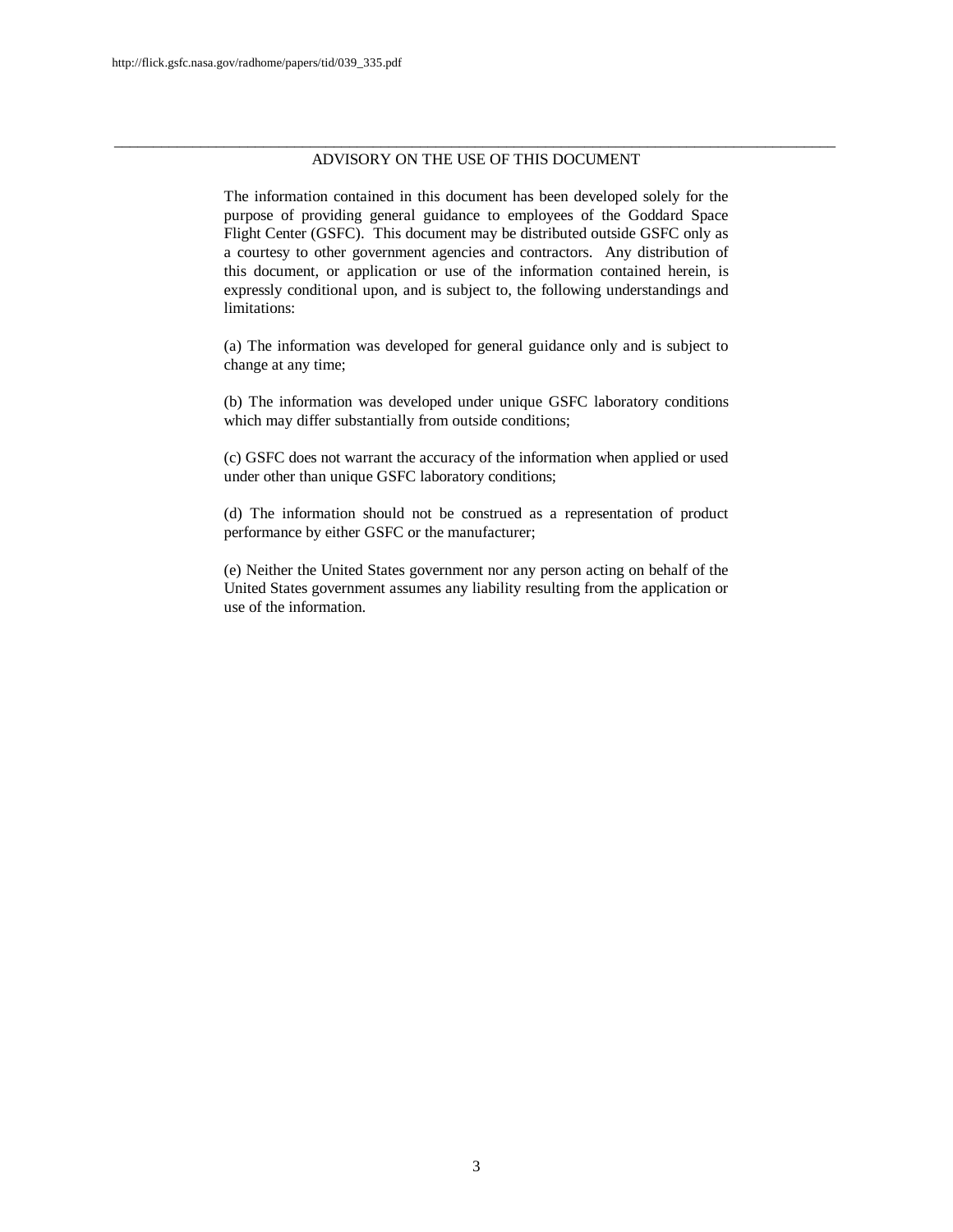



Resistor is  $10k\Omega \pm 5\%, \frac{1}{4}W$ .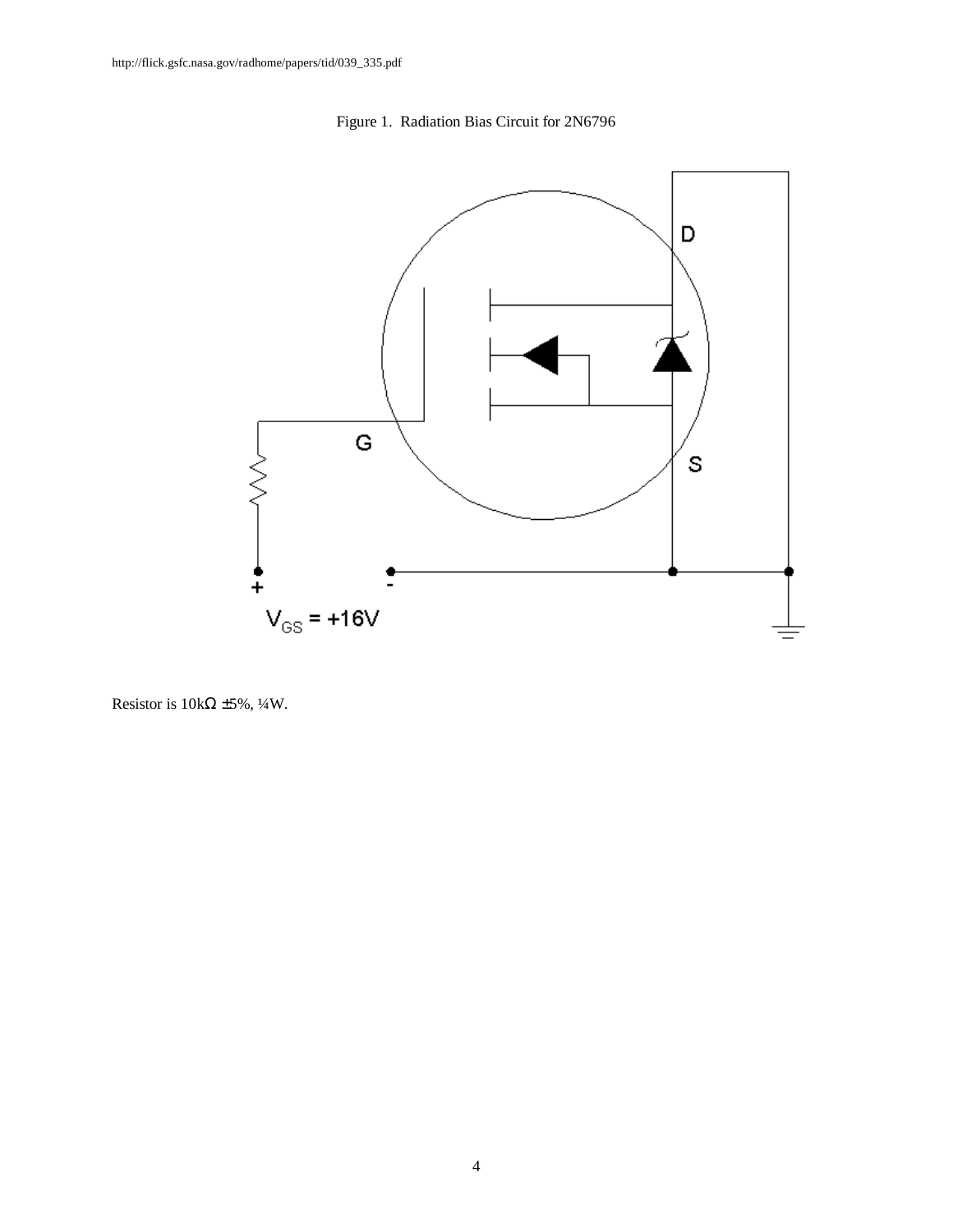| Generic Part Number:                  | 2N6796                                     |
|---------------------------------------|--------------------------------------------|
| HST-486, ST M&R FOLLOW ON Part Number | JANTXV2N6796                               |
| Charge Number:                        | M78238                                     |
| Manufacturer:                         | Harris                                     |
| Lot Date Code (LDC):                  | 9637                                       |
| <b>Quantity Tested:</b>               | 10                                         |
| Serial Number of Control Samples:     | 361, 362                                   |
| Serial Numbers of Radiation Samples:  | 363, 364, 365, 366, 367, 368, 369, and 370 |
| Part Function:                        | N-Channel MOSFET                           |
| Part Technology:                      | <b>MOSFET</b>                              |
| Package Style:                        | TO-39                                      |
| Test Equipment:                       | <b>CISTRONICS</b>                          |
| Test Engineer:                        | D. Davis                                   |

### TABLE I. Part Information

• The manufacturer for this part guaranteed no radiation tolerance/hardness.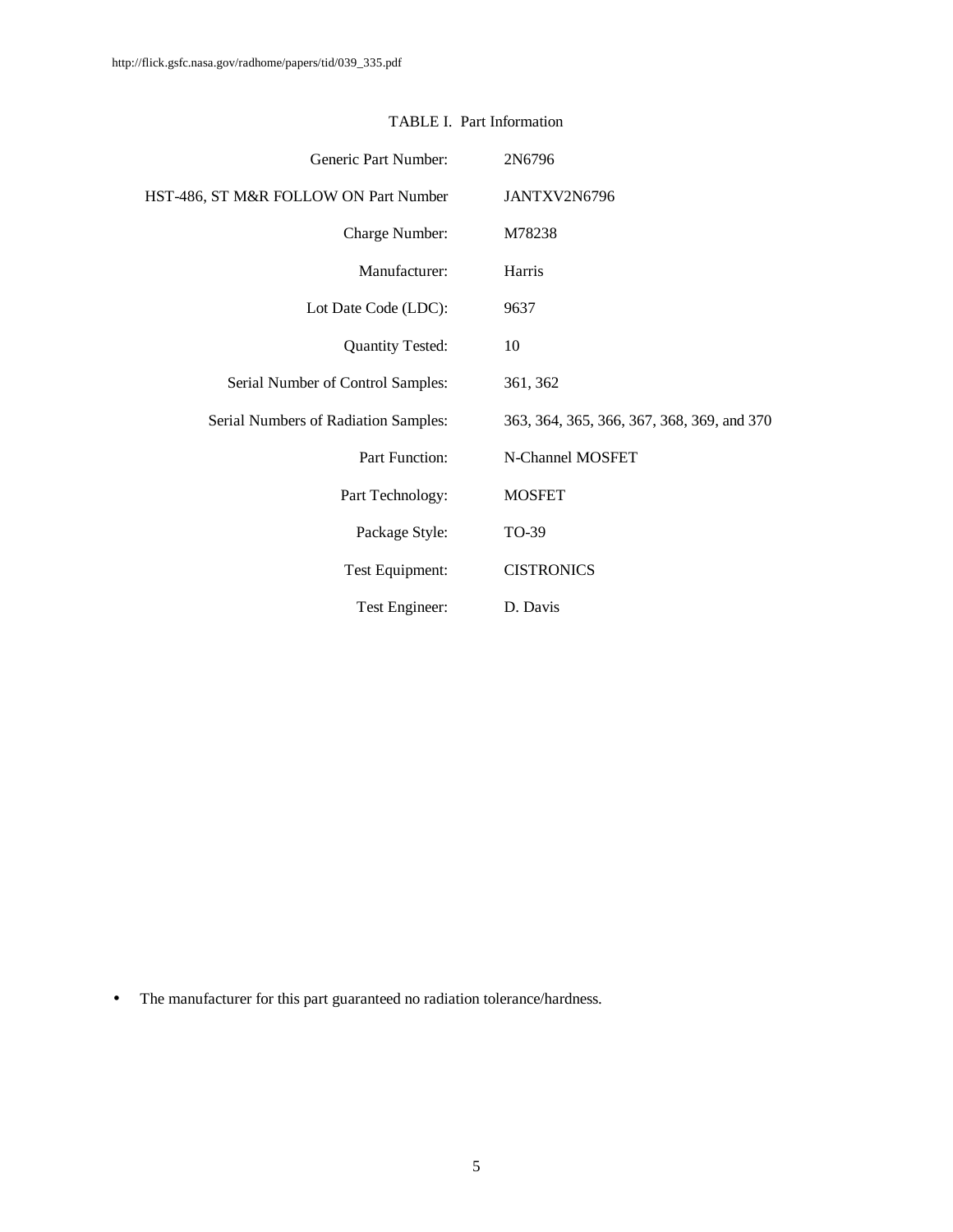| TABLE II. Radiation Schedule for 2N6796                                 |  |
|-------------------------------------------------------------------------|--|
|                                                                         |  |
|                                                                         |  |
|                                                                         |  |
|                                                                         |  |
|                                                                         |  |
|                                                                         |  |
|                                                                         |  |
|                                                                         |  |
|                                                                         |  |
|                                                                         |  |
|                                                                         |  |
|                                                                         |  |
|                                                                         |  |
|                                                                         |  |
|                                                                         |  |
|                                                                         |  |
|                                                                         |  |
|                                                                         |  |
|                                                                         |  |
|                                                                         |  |
| Effective Dose Rate = 50,000 RADS/36 DAYS=57.9 RADS/HOUR=0.016 RADS/SEC |  |

The effective dose rate is lower than that of the individual radiation steps as it takes into account the interimannealing step.

The interim annealing steps following the 10.0 and 15.0 kRad runs were added due to degradation in the parts. The addition of an interim annealing step better simulates the space environment's lower dose rate for very sensitive devices. This may allow the parts to show satisfactory performance at higher doses or indicate that the part can not be used beyond the previous dose level.

PARTS WERE IRRADIATED AND ANNEALED UNDER BIAS, SEE FIGURE 1.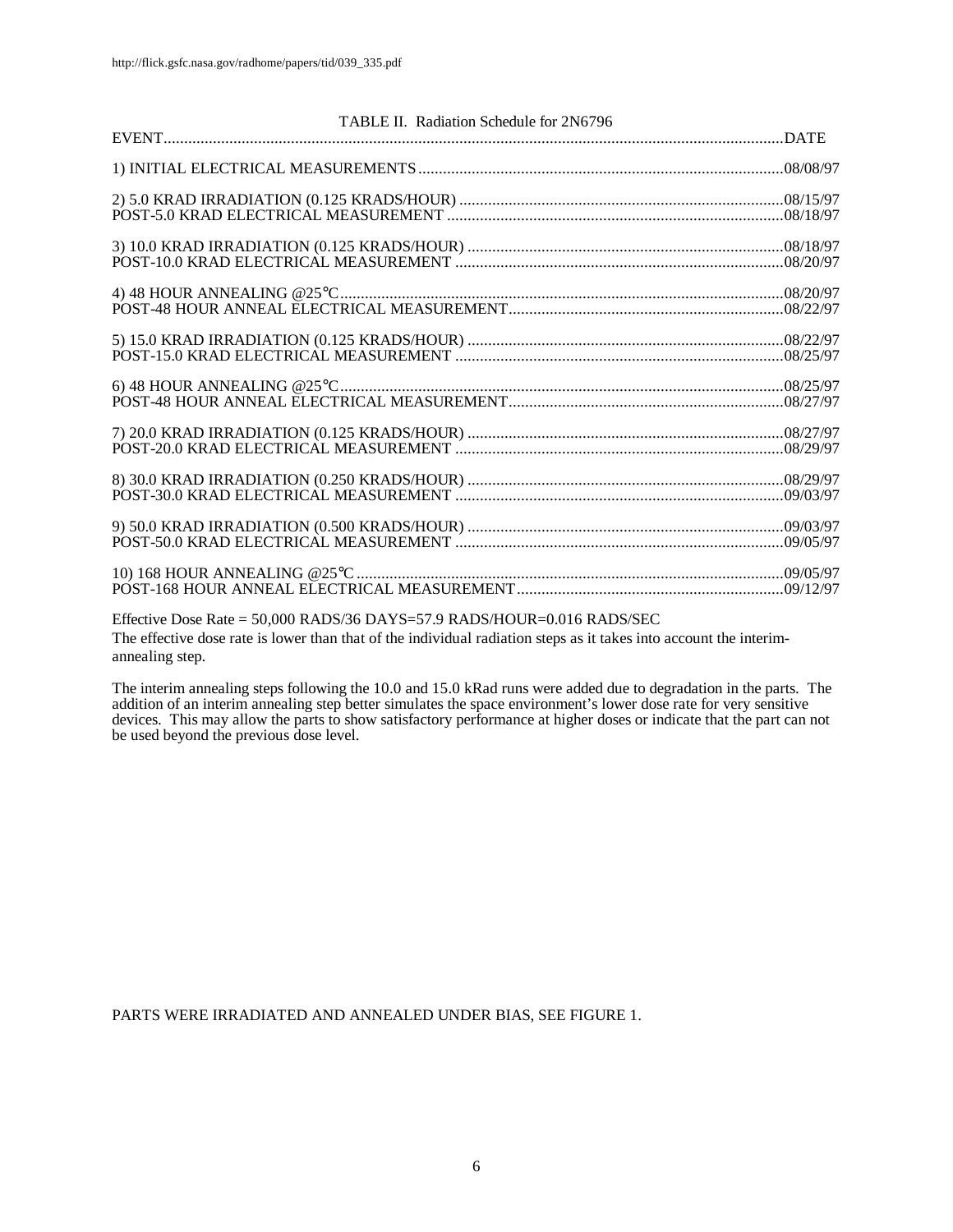| <b>Test</b>             |                  |                                                              | Spec.        | Lim.             |
|-------------------------|------------------|--------------------------------------------------------------|--------------|------------------|
| #                       | <b>Parameter</b> | <b>Units Test Conditions</b>                                 | min          | max              |
| -1                      | <b>VBDSS</b>     | $V V_{GS} = 0V, I_D = 1.0mA$                                 | 100          |                  |
| 2                       | <b>VGSth</b>     | $V V_{DS}$ <sup>3</sup> $V_{GS}$ , $I_D = 0.25mA$            | $\mathbf{2}$ | $\boldsymbol{4}$ |
| 3                       | <b>IGSS</b>      | $nA V_{DS} = 0V$ , $V_{GS} = +20V$                           |              | 100              |
| $\overline{\mathbf{4}}$ | <b>IGSSr</b>     | $nA$ $V_{DS} = 0V$ , $V_{GS} = -20V$                         |              | 100              |
| 5                       | <b>IDSS</b>      | $mA$ $V_{DS}$ = 0V, $V_{GS}$ = 80% rated $V_{DS}$            |              | 25               |
| 6                       | <b>RDS</b> on    | $mWV_{GS} = 10V$ , pulsed <sup>2</sup> , I <sub>D</sub> = 5A |              | 180              |
| 7                       | <b>RDS</b> on    | $mWV_{GS} = 10V$ , pulsed <sup>2</sup> , I <sub>D</sub> = 8A |              | 195              |
| 8                       | VSD              | $V V_{GS} = 0V$ , $I_S = I_{D1}$ , pulsed <sup>/2</sup>      |              | 1.5              |

#### Table III. Electrical Characteristics of 2N6796 /1

Note:

1/ These are the manufacturer's non-irradiated data sheet specification limits. The manufacturer provided no postirradiation limits at the time the tests were performed.

2/ Conditions for pulse measurement shall be specified in section 4 of MIL-STD-750.